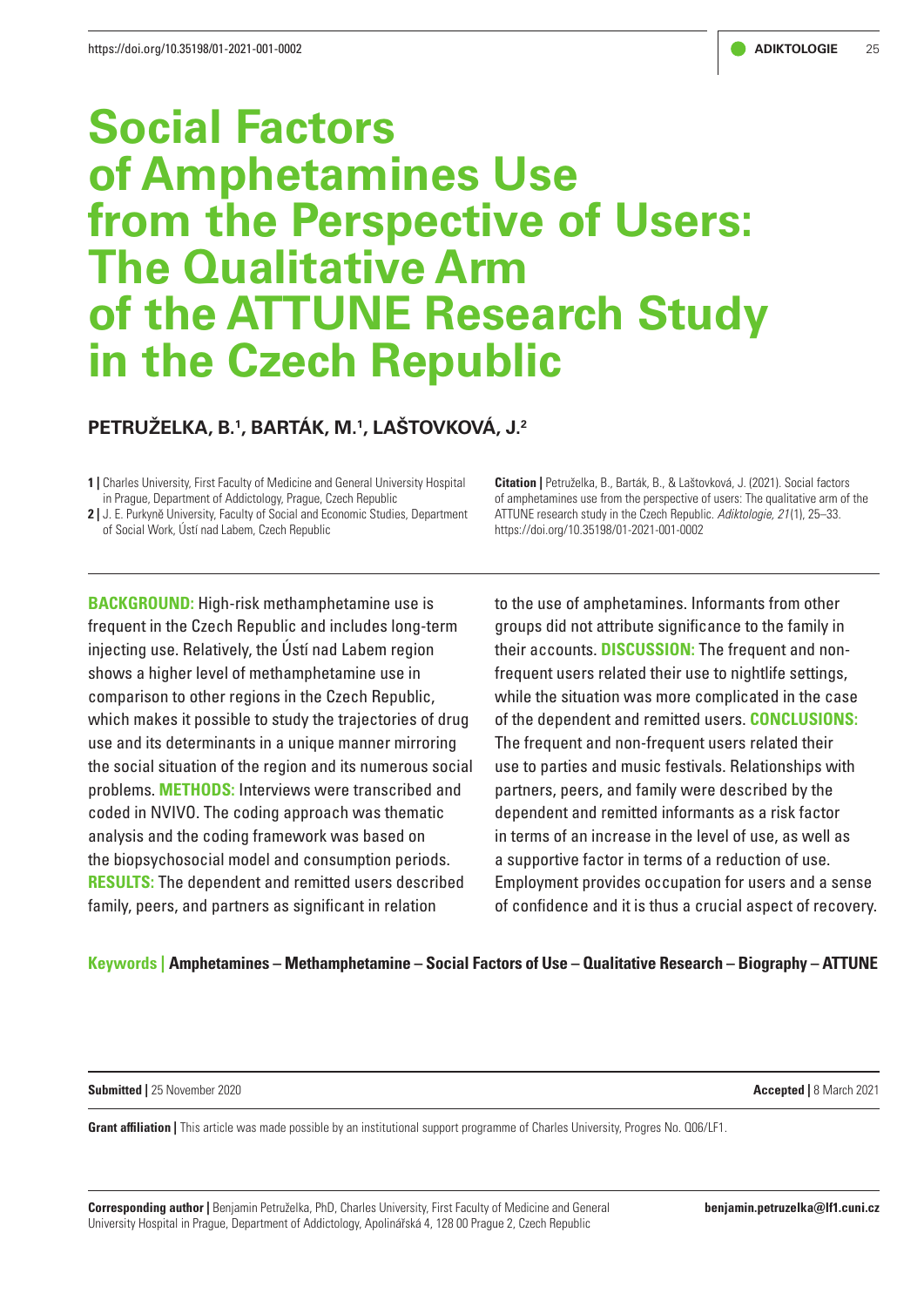# **• <sup>1</sup> INTRODUCTION**

The high-risk use of methamphetamine, an amphetamine- -type stimulant, is a traditional drug-related problem in the Czech Republic. Methamphetamine use belongs among the most dangerous ways of using drugs, including long-term injecting use (Gibson et al., 2002). Methamphetamine users are among the most numerous seekers of addiction treatment (see Zábranský, 2007). In the Czech Republic, the users are spread around the country; however, the methamphetamine problem also has a regional dimension, including a high number of users in the capital, Prague, and in the structurally disadvantaged Ústí nad Labem region (Mravčík et al., 2020). The other amphetamine-type stimulants (amphetamines) include amphetamine ("speed"), methylenedioxy-methamphetamine ("MDMA", "ecstasy"), and diverted amphetamine-type prescription drugs. The use of other amphetamines in the Czech Republic is related to parties and dance parties (Kubů, Škařupová, & Csémy, 2006; Novotná & Vacek, 2015). The Ústí nad Labem region is characterized by a high(er) unemployment rate, serious problems with social exclusion and poverty, more socially excluded locations, and a low level of education and relatively high level of risk and negative social phenomena (for details about the region see e.g. Krajský úřad Ústeckého kraje, 2011; Petruželka et al., 2020a). The social and economic characteristics of the Ústí nad Labem region, including its higher level of methamphetamine use relative to other regions, make it possible to study the trajectories of drug use and its determinants in a unique manner mirroring the social situation of the region and the numerous social problems that an important part of the inhabitants of the region faces or may face (Krajský úřad Ústeckého kraje, 2011). The issues present in the region, such as family breakdowns, a high risk of social exclusion, and poverty, are considered as a risk factor of the risk behaviour combining the individual and societal risk factors of drug use. The data related to the use of amphetamines is often statistical, and based to a large extent on the data of the utilization of services (for example, treatment demand indicators) and other estimates (the number of problem users) (Mravčík et al., 2020). The qualitative interviews offer a unique possibility of studying the trajectories of amphetamine use and its determinants in much deeper detail, which can lead to the better targeting of both preventive and curative services and regional as well as national drug policy.

The periods of the career of amphetamine users have been described by different qualitative studies reviewed by O'Donnell et al. (2019). This review focused on three areas of factors: individual, social, and environmental. We focus on the aspects of the users' lives in relation to social factors such as family, friends, and partners. During the continuation period the user group was considered as important in establishing the norms surrounding the use of amphetamines. The use is related to certain social or cultural circumstances and connected spaces and places such as campuses, clubs, and guest houses. In the case of street-entrenched users, it is related to a lack of stable housing, education, and employment. An increase in the use of amphetamines was related to issues in familial relationships, the loss of relationships, and a lack of social support. Furthermore, the norms of user groups and reconnection to a former drug-using network are considered to be significant factors for an increase. A decrease was related to the factors of supportive relationships such as family and non-using friends who intervene in the use of amphetamines. Furthermore, the threat of relationship breakdown was mentioned as a factor leading to desistence. It is important for desistence and abstinence to change using social networks for non-using ones. All these facts closely link the phases of continued and decreasing amphetamine use with the themes of group and social norms and social control. Perception of the definition of what is *normal* or expected plays a key role in the case of self-perception and the role played by the family and the wider social networks (Matthew et al., 2018; Harris et al., 2020).

The roles of family and peers in drug use, especially in the early stages of use, are widely described in the literature (e.g. Ferguson, Lennox, & Lettieri, 1975; Lewis, 2010; Miller-Day et al., 2014; Morera et al., 2015, etc.); attention is usually focused on adolescent users. However, in the phase of continuing use, these factors are still important factors of continued use, although their role itself and its perception can differ greatly in variously defined user groups; gender, culture, race, age, and socioeconomic status matter (e.g. Tuchman, 2010; Dangerfield II et al., 2020; Matthew et al., 2018). Family relationships and environment can have both a protective and a risk influence on substance use; an individual may learn using as a usual experience or try to cope with family conflicts/breakdown. And, in a continuing user career, the same crucial role can also be played by the family in the phase of recovery and relapse; it can help and it can make things worse (Matthew et al., 2018).

The qualitative study of Addison et al. (2020) demonstrated that during the period of continuation and increase the social network of users was more unstable and focused on drug use. The differences between users were identified on the basis of the negotiation of drug use within relationships. The non-dependent users were able to manage relationships with non-using friends and family in part by using amphetamines discreetly, while the dependent users distanced themselves from these relationships. Family or peer intervention was important for the decrease. Furthermore, the issues related to pregnancy and having children were important for the women in the decrease period. The building of a non-using social network, which was important, was difficult and challenging for some of the users.

The aim of this article is to describe, on the basis of qualitative interviews, selected aspects of social life in relation to periods of amphetamine use in the Ústí nad Labem region in the Czech Republic.

# **• <sup>2</sup> METHODS**

The relatively complex research design and the description of the sample were previously described by Petruželka et al. (2020b). In this article, the transcripts of 25 qualitative biographical interviews were used to analyse selected aspects of social life (family, friends, partners, and being normal and adult) in relation to the periods of their careers (increase, de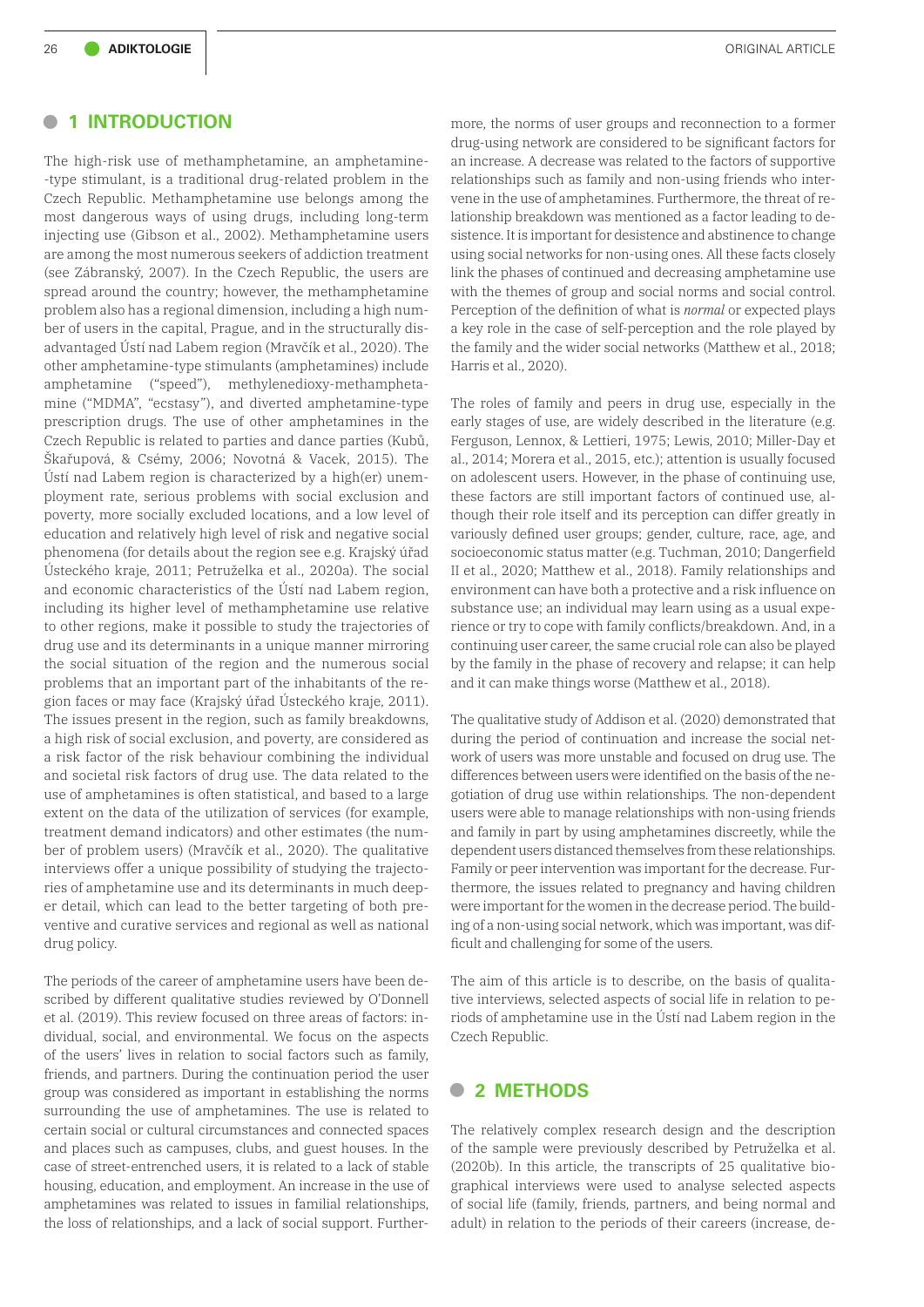crease, and continuation of amphetamine use). We focus on the differences between user groups represented by four to six informants (dependent and remitted users, frequent users and ex-users, non-frequent users). The non-users are not part of the analysis in this paper.

# **2.1 Data analysis**

The transcribed interviews were coded in the NVIVO software for qualitative data analysis. The coding approach was thematic analysis and the coding framework was based on the biopsychosocial model and on the amphetamine consumption periods. In this study, we focus on the selected periods (continuation, increase, and decrease) and aspects related to selected aspects of social life (family, friends, partners, and being normal and adult). Furthermore, the analysis is focused on the differences between user groups; for a detailed description of these groups, see Petruželka et al. (2020b). We used a thematic analysis approach (Braun et al., 2019) to analyse the coded transcripts; for an overview of the project and instruments, see Rosenkranz et al. (2019).

# **• <sup>3</sup> RESULTS**

The results describe different aspects of social life from the perspective of users (family, partners, peers, being normal and adult) in the different periods (continuation, increase, and decrease). It is important to note that for intensive amphetamine users and for those who continued to use for a longer period of time it might be difficult to recollect the experiences about the periods of use.

**Interviewer:** *"Er, and if you could somehow describe what happened to you during your active career?"*

**Informant:** *"Hey, the time went by so fast. I do not remember much of it, because I was high all the time...."* (male, remitted user, No. A403)

## **3.1 Family**

### **Continuation**

The family relationships in the different user groups are different. The frequent users and ex-users describe what were, from their perspective, good relationships with parents and, according to their accounts, the continuation of amphetamine use had no significant influence on their family relationships. Just one informant from the group of frequent users and ex-users reported some troubles in their relationship with their family in this period.

The remitted and dependent users present accounts of dynamic family relationships that vary within these two groups. The relationships with the family members of some informants deteriorated.

**Informant:** *"Well, as I said, my family had given up on me when I was using drugs, including my son."* (female, dependent user, No. A408) In other cases, family members were also using amphetamines. One informant was not in any close contact with his using family members. Another one was in contact and the family member supported her use of amphetamines.

**Informant:** *"It was kind of stupid that my mum was using drugs at the same time. The worst thing for me was that, when I think back to the time, it is totally disgusting for me, that she was able to use drugs with me, to support me in it rather than to slap me. It did not matter to her either."* (female, remitted user, No. A410)

The dynamic aspect of the family relationships of the dependent and remitted users is apparent through the example of another informant whose relationship with his family improved after the death of one parent. However, the improvement in the relationship did not lead to any change in the use of amphetamines because his father supplied the informant with more money, which allowed him to buy amphetamines. Nevertheless, this allowed him to stop making money illegally.

**Informant:** *"Well, it changed. Until 2009, I had to steal to get money. In 2009 my mum died and dad had to promise me to give me money and to take care of me. Then dad started to give me money."* (male, dependent user, No. A409)

#### **Increase in use**

Family relationships were significant for the dependent and remitted users in this period. The informants from the other groups did not discuss family relationships as something significant for them. A number of the dependent and remitted users described coping with difficult life situations related to family issues. The accounts of the informants show that in some cases these situations escalated into the breakdown of family relationships and consequently led to a loss of housing.

**Informant:** *"Dad forced me to work and to work even instead of going to school. When I did not have enough energy to lift the heavy wooden roof, he just beat me up. And I just went to use some drugs."* (male, dependent user, No. A405)

**Informant:** *"I had my own flat when I was eighteen years old. I was kicked out of the house because of my friends and my parents just did not give a damn about me anymore."* (female, dependent user, No. A411)

The case of one remitted user was different. He disclosed an increased use of amphetamines that caused trouble for him with his parents and as a result he negotiated with his parents some rules for living together which later on led to a decrease and abstinence.

#### **Decrease of use**

Family relationships were significant for the dependent and remitted users in this period. The informants from the other groups did not describe any significant aspects of family relationships in this period. According to the accounts of the dependent and remitted informants, the family influenced the decrease in different ways. The trust of family members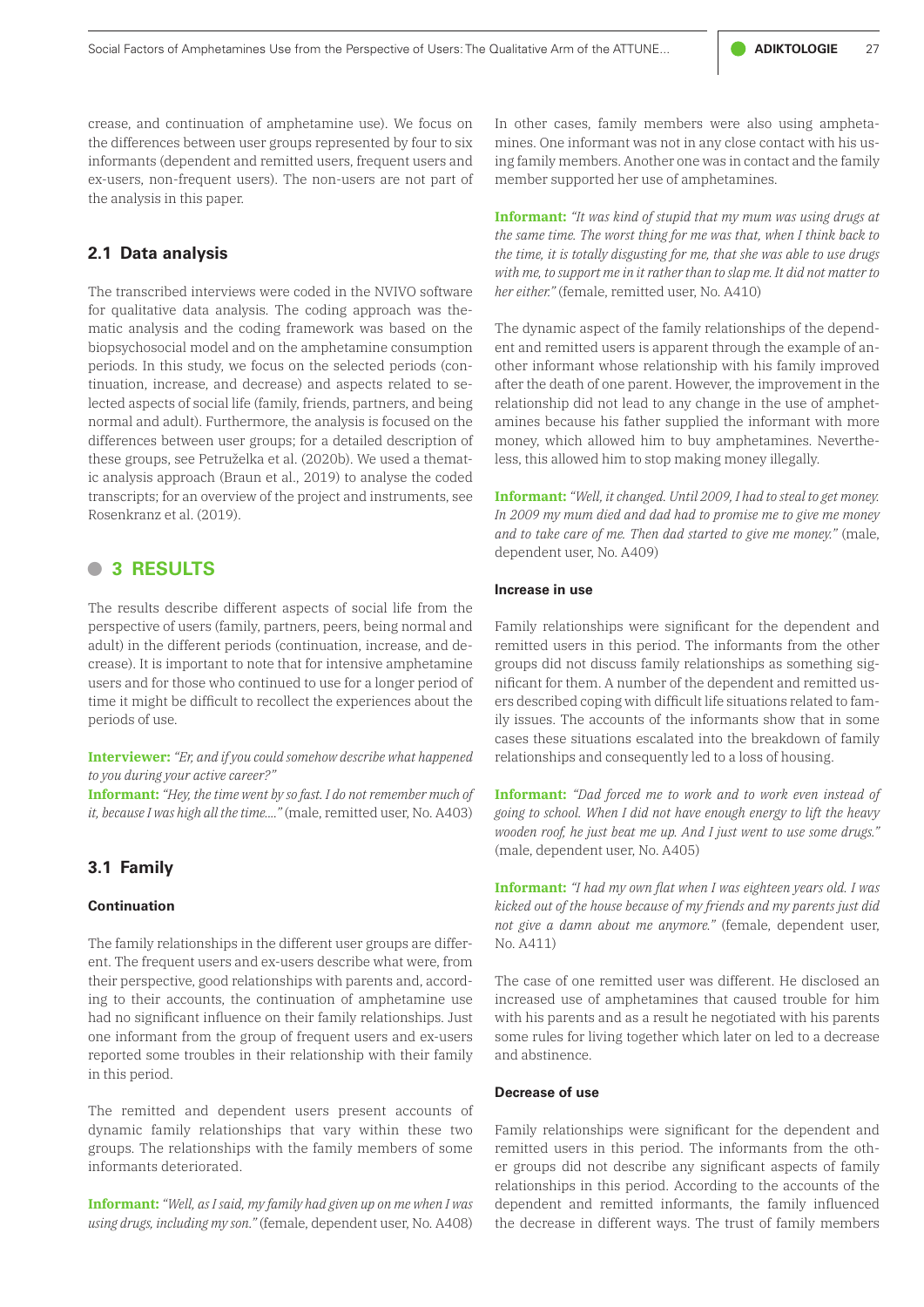was perceived as an important supportive element. Pregnancy was also described as a significant factor in the decrease. One informant highlighted the possibility of living with his mother and assisting her, which in turn helped him to reduce his use. Furthermore, the family was an important factor in entering treatment.

**Informant:** *"My mother asked me to come back home [...] My life changed for the better. I use drugs less. It just does not interest me like it did before. I barely ever use drugs."* (male, dependent user, No. A401)

**Informant:** *"It was interesting. No wonder my parents did not trust me at all because I caused a lot of trouble, I was fucking up a lot [...] I mean, I caused damage to property and that's why I have the debts now and so on. When I was under the influence of drugs, I did a lot of dumb things and of course I lied to them for a long time and I disappointed them. However, they gave me a last chance and I'm glad I could go back to a normal life."* (male, remitted user, No. A412)

**Informant:** *"My dad really helped me a lot. He came. I called him that I needed him to come and to talk with him. He came and asked what was going on, what was going on? I told him I was a drug addict. He asked me how long and I said for a long time. He said you are fucking with me. He did not know, did not know. I asked him if he would help me and he took me to the [name of residential treatment facility]."* (male, remitted user, No. A403)

# **3.2 Partners**

#### **Continuation of use**

According to the informants, partners do not seem to have a significant influence in this period of use. The informants describe change in their love lives and the lives of their romantic partners and having amphetamine-using as well as non-using partners. However, partners did not have a significant influence on their amphetamine use from their perspective.

**Informant:** *"Then I actually found a girlfriend in [name of socially excluded locality]. We lived there together in an apartment. I continued using methamphetamine, even though we had children."* (male, remitted user, No. A403)

#### **Increase in use**

In the accounts of the informants, the period of increase was accompanied by two kinds of partner influence. The frequent users and ex-users and non-frequent users reported an increase in relation to a using partner, while the dependent and remitted users related the increase to relationship break-ups and coping with them.

**Interviewer:** *"And when you broke up, do you think that it had any influence on your amphetamine use?"*

**Informant:** *"Yeah."*

**Interviewer:** *"And what kind of influence did it have?"*

**Informant:** *"I increased it. I just said to myself, I gave up and went back to normal. I just kept on using more and more."* (male, dependent user, No. A409)

**Informant:** *"There were no other periods anymore. Just with that girlfriend. She used it often and I used it often with her."* (male, frequent user, No. A416)

#### **Decrease of use**

The informants described the different roles and influences of relationships in the period of decrease (including remission). The majority of the non-frequent users and frequent users and ex-users did not describe a significant influence of their partners in this period. One account of a frequent user demonstrates that the partner relationship might not have had a significant influence on his use of amphetamines. His relationship started in the increase period and continued during his amphetamine use into the decrease period and, according to him, it did not have any significant influence on his use.

Relationships played a more significant role in the groups of dependent and remitted users, who provided more accounts of their influence. One of these influences is a decrease in the case of a break-up with a using partner or changing a using partner for a non-using partner.

**Informant:** *"And I met my current boyfriend at the hostel. He also lived there and he had also broken up with someone. We somehow fell in love and he wanted to help me to get out of it and he helped me."* (female, remitted user, No. A410)

The partner also acts as important motivation for informants to consider treatment or abstain. Some of the informants were motivated to go into treatment by their partners.

**Informant:** *"I would have ended up somewhere else without her. I came here [outpatient treatment facility] after half a year because of her. Otherwise, I would have said 'fuck it'."* (male, dependent user, No. A405)

**Informant:** *"I had three years of abstinence in my relationship. It is like that when I have a relationship. I put these things aside. I do not say that during this relationship I did not crave sometimes or something like that. [...] What is stupid is that I really abstain only when I have a relationship. Now I'm discussing this issue with my therapist."* (male, remitted user, No. A414)

The other aspect of partner-related issues in the period of decrease and remission is that according to the accounts of the informants it is difficult to find a supportive and understanding partner.

**Informant:** *"My ex-wife actually knew about me, about my drug history. And once I told her that I did not stop taking drugs to start drinking. Unfortunately, my wife did not have a problem with it and did not share my problem with drinking, my worries, and it turned out the way it did. She told me one day that she just sleeps it off and doesn't give a damn about it, it's just a hangover for her. At that moment, I actually understood that life with someone who will not support me and who does not really understand me probably does not make sense. Well, so we divorced."* (male, remitted user, No. A414)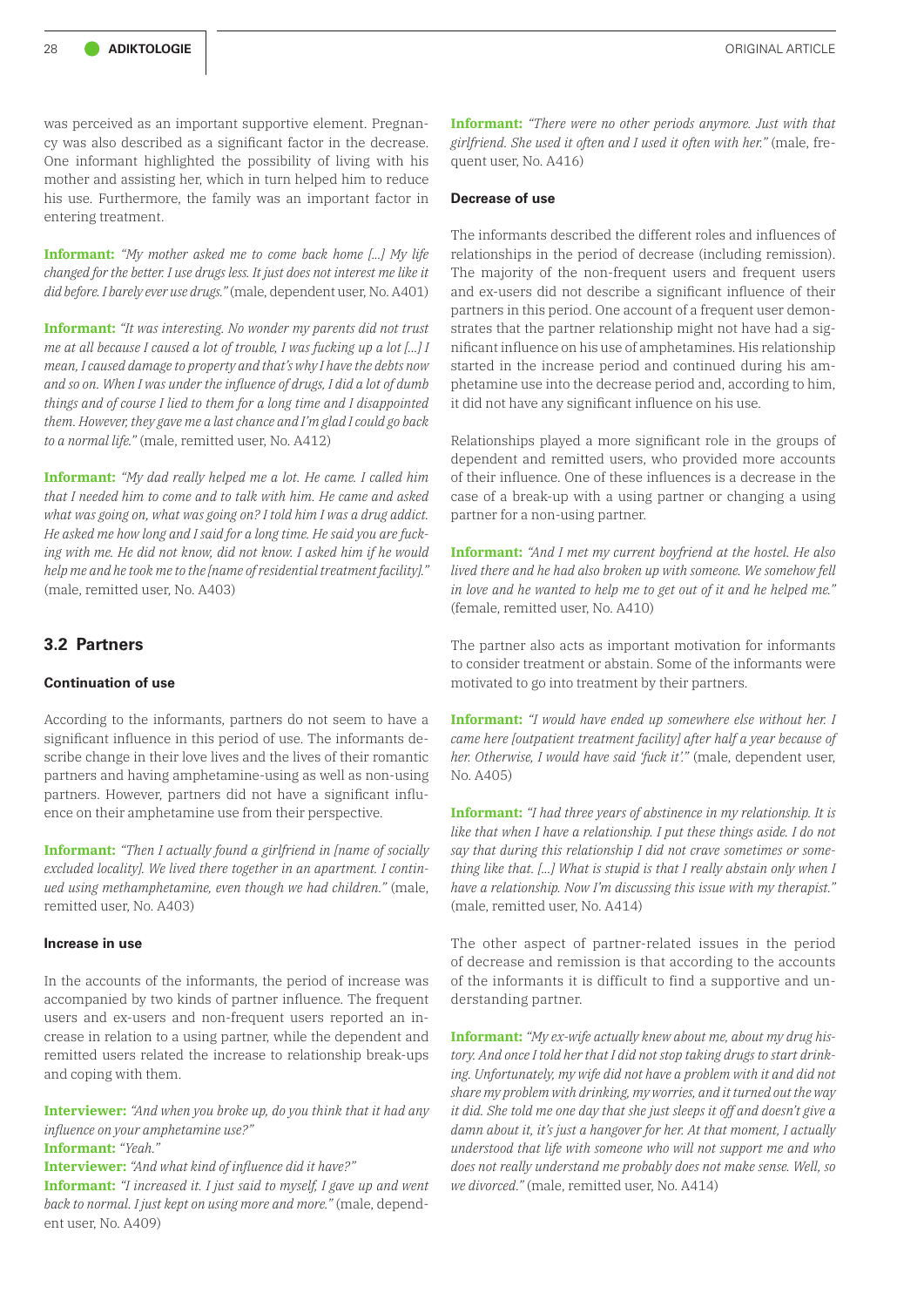# **3.3 Peer group and social environment**

#### **Continuation of use**

The peer groups are regularly linked to the specific place where they meet and use drugs. It is the case of the frequent users and ex-users, who, in their accounts, frequently related the use of amphetamines to music parties, festivals, and clubs. Furthermore, they highlighted the social motives of use and the related drug effects: being connected, social, emotional, and talkative.

**Informant:** *"We usually use it, for me it was ninety per cent, at some techno or psytrance. We usually got stuck there and talked a lot."* (male, frequent user, No. A1818)

**Informant:** *"Always, it was always a party. When I took it, it was always about the dance scene. Nowhere else."* (male, frequent ex-user, No. A404)

Compared to the frequent users and ex-users, the remitted and dependent users related their use to a variety of different places. Furthermore, their relationships are usually limited to other amphetamine users, which distinguishes them from other groups. From their perspective, the relationships are limited to other drug users because they are rejected by non-using peers.

**Informant:** *"I continued to use, I don't know, normal people already rejected me and stopped talking to me. In turn, I was just hanging out with dropouts, junkies. I did not want it and I do not know how to be alone. I would have gone crazy alone. Therefore, I was hanging out with them."* (female, dependent user, No. A411)

The dependent and remitted users describe other developments related to peers and places of use in the later stages of their drug-using careers. The informants describe using alone in secluded places without their peers and without the presence of other people.

**Informant:** *"I usually shunned people because I did not want anybody to see me. It is better like this. [...] Usually, it was in the bushes or woods. The places where there is a minimum of people."* (male, dependent user, No. A401)

**Informant:** *"Where do I use it? Some other people buy it and use it just two metres away. I do not. If I want to have it, I'll put it in my pocket, and I'll do it somewhere aside, somewhere away from people."* (male, dependent user, No. A415)

The above-described accounts of using in secluded places and alone are related to another type of account. The women from the remitted and dependent user groups describe their attempts and desire to keep their drug use unnoticed by other people.

**Informant:** *"Even though I was taking drugs, I always tried to have clean clothes so that nobody would notice it and when I took them, I was always somewhere further away and not where there were people."* (female, remitted user, No. A408)

**Informant:** *"I did not like to go out where there were people. I thought they could see everything on me and as a result I behaved in a way that they could see."* (female, remitted user, No. A410)

#### **Increase in use**

The period of increase was similar to the continuation period because the peer group was described as consisting mostly of amphetamine users. However, we can identify a difference between the dependent and remitted users and the frequent users and ex-users. The peers of the frequent users and ex-users were largely described as being related to music, parties, and festivals, while the dependent and remitted users did not describe having such peers.

**Informant:** *"Psytrance or reggae parties. At reggae parties, I did not use stimulants. At the psytrance parties or techno parties. I helped to organize these illegal free parties. In that year there were two such cases. [...] It was quite a regular thing to do. We went to parties, got to know each other. Maybe, we were doing it too much when I think back about it. Sometimes, it was every two weeks. It lasted for a year, a year and a half."* (male, frequent user, No. A69)

**Informant:** *"It was roughly for around half a year that I was using it intensively at (techno) parties."* (male, frequent ex-user, No. A404)

According to the accounts of the informants, drug use tends to increase with a change in the peer group or with finding new friends who use amphetamines, which is similar across the user groups.

**Informant:** *"Well, actually, when I divorced, I started to go out more and I found a younger girlfriend. [...] These people did not have any issues with drugs and they did not avoid them. As a result, I started to have a similar mode (with drugs) as I had before."* (male, frequent user, No. A666)

**Informant:** *"I tried to reduce my use for half a year. I even stopped for three months. After that I started to hang out with a new group and I started to use again."* (male, dependent user, No. A405)

The relapses and increases described by the dependent and remitted users are related not only to new friends but also to reconnections with an old peer group. The reconnection to an old peer group might have been caused by different events, ranging from returning from a foreign country to the peers being released from jail.

**Informant:** *"I was fine and it was the people who were dealing that were in jail. You know, and when those people got out of the joint, because, I am not sure, they got six months for dealing. They got out and immediately I got down with them and into trouble."* (male, remitted user, No. A403)

**Informant:** *"I was with a friend in Belgium and I did not even have access to drugs… I was not missing them at all. And then I came back and I fell into it again."* (female, dependent user, No. A413)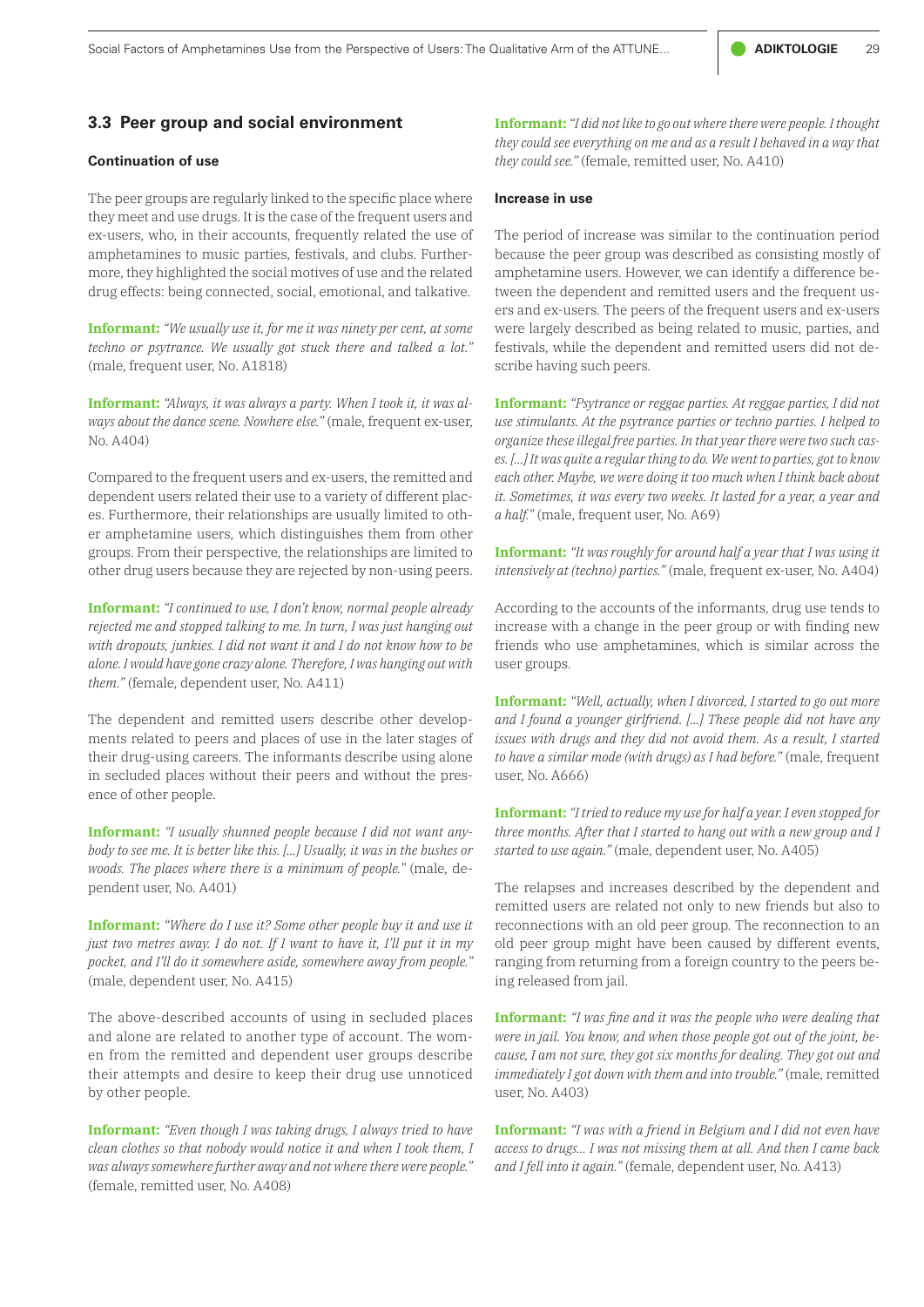#### **Decrease of use**

This period is, according to informants from different user groups, characterized by a change of peer group. The informants have fewer friends who are using amphetamines. They switch to non-using peer groups, invest more in partners and family life, or do not have many peers and are lonely.

**Informant:** *"I found normal friends. Yeah, they smoke weed, but they do not use drugs and they know everything about me and it is good."* (female, dependent user, No. A411)

**Informant:** *"Well, it's just that we're not seeing those who are just friends or buddies. I have been spending more time with my girlfriend lately. I spend a lot of time with her now."* (male, dependent user, No. A401)

**Informant:** *"From my point of view, I lost a couple of friends because they stayed on the same track. I changed my life and I do not have any need to hang out with these people. We meet in the street and I say hello. We exchange a few words. However, I don't seek them out, I do not visit them, because it's useless from my point of view. I lost a couple of friends from the past when we were connected by the same subculture, parties, and use of these substances."* (male, frequent ex-user, No. A404)

The peer relationships in the groups of frequent users, exusers, and frequent users provided them with the experience of other users. The unfortunate events related to amphetamines that happened to their friends led the informants, according to their accounts, to reflect on their own use. On the basis of these experiences and events, the informants set themselves against people who "ended badly" and they mention that they "don't want to be like them".

**Informant:** *"Well, I knew a lot of people who took it ... I saw what it was doing to them, they were just becoming slaves to that and it put me off using it now and then."* (male, frequent ex-user, No. A407)

**Informant:** *"The person gathers a little more experience and it is not only his own, it is mainly from what is going on around him. You can see what it does to people and you do not want to be the same as other people. You do not want to fall into it. It is very simple."* (male, non-frequent user, No. A430)

**Informant:** *"The main point of the change was when I was in my early twenties. My friends were fucked up. And I was there, it was a major shock for me, when my friend committed suicide under the influence of amphetamines."* (male, ex-frequent user, No. A406)

# **3.4 "Being normal and adult"**

Informants' accounts related to the period of decrease mentioned similar different priorities: functioning in society, being adult, family and partner, peace and quiet, work, education, and hobbies such as music. The ability to function as a member of society was introduced by dependent and remitted users in relation to the decrease period. Informants mention that they

want "to be normal" or "to be adult". Accounts of being normal are given by remitted and dependent users.

**Informant:** *"I want to have a normal life, when I see it here, I just walk around the square here in the city and I see the greedy heads that are there every day. Although I am going here down to the [lowthreshold service]. I do not want to be like them and I want to start a family."* (male, dependent user, No. A405)

**Informant:** *"Well, I wanted to start living a normal life."* (female, remitted user, No. A408)

From the perspective of informants, the period of decrease is also related to work. It is similar in the groups of remitted and dependent users, as well as frequent users and ex-users. In the accounts of informants, work is described as significant because it occupies them.

**Informant:** *"It changed. I was more involved at work than with drugs. I took more care of work than of drugs. Instead of doing drugs, I did something. I just had a job in my head and not just drugs. I just went to work and I did not think about getting drugs. That's all."* (male, dependent user, No. A401)

**Informant:** *"Well, I went to work on a three-shift job and I did not have enough free time. My consumption of drugs fell and amphetamines, I did not use those at all. It was only beer and weed."* (male, frequent user, No. A1818)

The work was described not only as important because it occupies time but also because it provided the experience of trust which was acquired in contact with other colleagues.

**Informant:** *"I was working in a warehouse and I had this boss who trusted me and it works. And I do my job, too. He leaves me alone. Just sometimes he comes to ask if I'm all right. I tell him everything is all right and he says: if you need something, come talk to me. You know, it helps you psychologically and you function better. When you have a boss like that."* (male, remitted user, No. A403)

# **• <sup>4</sup> DISCUSSION**

This article described selected aspects of the social life of amphetamine users in the different periods of their careers from their own perspective. In addition to that, this study described the differences between various predefined user groups (dependent and remitted users, frequent users and ex-users, non-frequent users). The article identified differences between the user groups, similarly to the previous analysis of the data from the Czech part of the ATTUNE project presented e.g. in Petruželka et al. (2020b, 2021). The frequent and non-frequent users related their use to parties and music festivals, while in the case of the dependent and remitted users the situation was also influenced by other aspects of social life.

The dependent and remitted users described family as significant in relation to the use of amphetamines. In contrast to that, the informants from the other groups did not attribute significance to family in their accounts, possibly because their family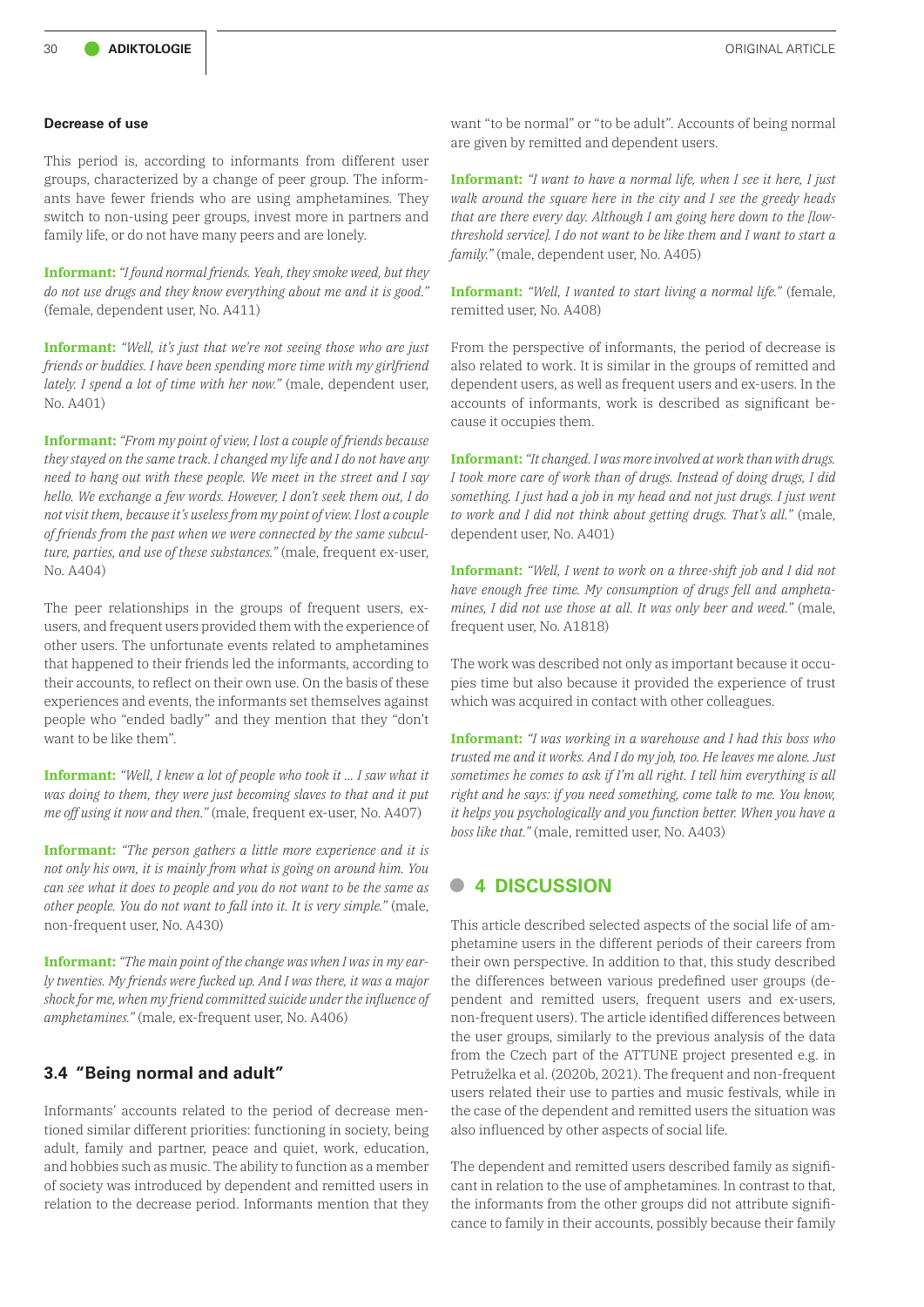relationships were not seen as being influenced by amphetamine use and vice versa. The majority of the informants across the user groups did not attribute any significant influence to family as regards the use of amphetamines in the period of continuation. However, the family might exacerbate or improve other aspects of the situation, such as financial circumstances. Among the remitted and dependent users, a period of increase in the level of use was usually related to the breakdown of family relationships and loss of family support, such as housing. The informants perceived the desirable and expected role of the family traditionally as protective; the family was seen by the users as a potential barrier to use (Matthew et al., 2018). For example, if a parent used drugs and supported the informant in using, it was perceived as inappropriate, as "disgusting". Furthermore, the family was found to be a significant element of support during the period of a decrease in the level of use. In certain aspects, these findings reflect the review of O'Donnell et al. (2019), who found out that an increase in amphetamine use was related to issues in familial relationships and that a decrease was related to a supportive relationship with the family. In addition to what was concluded by O'Donnell et al. (2019), our research indicates that in relation to amphetamine use the family is important for the dependent and remitted users but not for the other groups.

Partners were not described as significant in the continuation period. In their review of qualitative studies, O'Donnell et al. (2019) found out that an increase was related to the loss of relationships. In our study, we found that in the increase period the frequent users and ex-users and non-frequent users reported an increase in relation to an amphetamine-using partner, while the dependent and remitted users usually related an increase to breakups and coping with breakups. In the decrease period, the informants found partners important in the case of the dependent and remitted users. Partners were described as a motivation for a reduction in use or a shift to non-using partners was described as important for such a reduction. O'Donnell et al. (2019) note that the threat of the breakdown of a relationship was a factor leading to desistence. The remitted users also stated that it was difficult to find an understanding and supportive partner who would respect ex-users' needs.

Peers and the social environment are related and distinguish the groups of dependent and remitted users from the groups of frequent users and ex-users. This supports the findings of a previous study (Petruželka et al., 2021), which found similar results when focusing on the period of initiation into amphetamines. For the frequent users and ex-users, it was typical that in the continuation and increase periods they related their amphetamine use to music parties, festivals, and clubs, while the dependent and remitted users described use in a variety of different places. The use of amphetamines alone and in secluded places is typical for later stages of the careers of dependent and remitted users. Tuchman (2010) points out gender-specific drug-use patterns, with female informants not using in public places, for example, which has also been shown by our research. Hidden drug use connected with perceived failure in ascribed female roles could also prevent access to services and treatment (Arpa, 2017; Collins et al., 2020).

O'Donnell et al. (2019) associate the use of amphetamines with certain areas and places, such as campuses, clubs, and guest houses and, in the case of street-entrenched users, to a lack of stable housing, education, and employment. Using in a social group at parties or alone and unseen is described differently in the interviews by those in the groups of frequent users and ex-users and dependent and remitted users. If we choose from the possible concepts of normality a variant that the social norm is the usual behaviour (Jackson, 1965, as cited in Gelfand, Harrington, & Jackson, 2017), specific parties and festivals create an environment where amphetamine use can be taken as a group social norm (Palamar et al., 2019) in the group of frequent and non-frequent users, while those in the group of remitted and dependent users who use the drug alone perceive non-use as their social norm. In our study, it was typical for the dependent and remitted as well as frequent and non-frequent users that their peers were limited to amphetamine users in the period of increase, while the dependent and remitted users were typically rejected by non-users. Similarly, Addison et al. (2020) report that the non-dependent users were able to manage their relationships with non-using friends and family in part by using amphetamines discreetly, while the dependent users distanced themselves from these relationships. Furthermore, our findings are in line with O'Donnell et al. (2019), who found that reconnection to a former drug-using network is considered to be a significant factor in terms of an increase in the level of use. In all the groups, the decrease period is characterized by the reduction of contacts with using peers, in some cases intentional and built on discouraging examples (whether gradual or sudden) (Harris et al., 2020). It supports the findings of Addison et al. (2020) and O'Donnell et al. (2019) that the building of non-using social networks was important for a decrease. However, as Addison et al. (2020) note, it is difficult and challenging for some users.

From the perspective of the informants, the decrease period is characterized in all the groups by similar priorities: functioning in society, being adult, family and partner, peace and quiet, work, education, and hobbies such as music; simply a desire to succeed in their expected social role. The perceived level of social control or supportive social pressure plays an important role in the decreasing phase of a drug-using career (Goodman et al., 2011). The ability to function as a member of society was noted by the dependent and remitted users in relation to the decrease period. The informants mentioned that they wanted "to be normal" or "to be adult". This is in line with other studies that described employment as an important source of routine and respectability (O'Donnell et al., 2019) and related successful abstinence to fitness, hobbies, and personal interests that provide purpose and meaning in life (Addison et al., 2020). Social services that are relevant for amphetamine users involve both the provision of low-threshold services (e.g. needle exchange programmes) and the basic and specific social counselling that may play a vital role in the users' and ex-users' social rehabilitation and in fulfilling their complex needs.

This research was limited by the fact that intensive amphetamine users and those who had engaged in prolonged use may find it difficult to recollect their experience of different periods of use. Similarly, Addison et al. (2020) observed that their in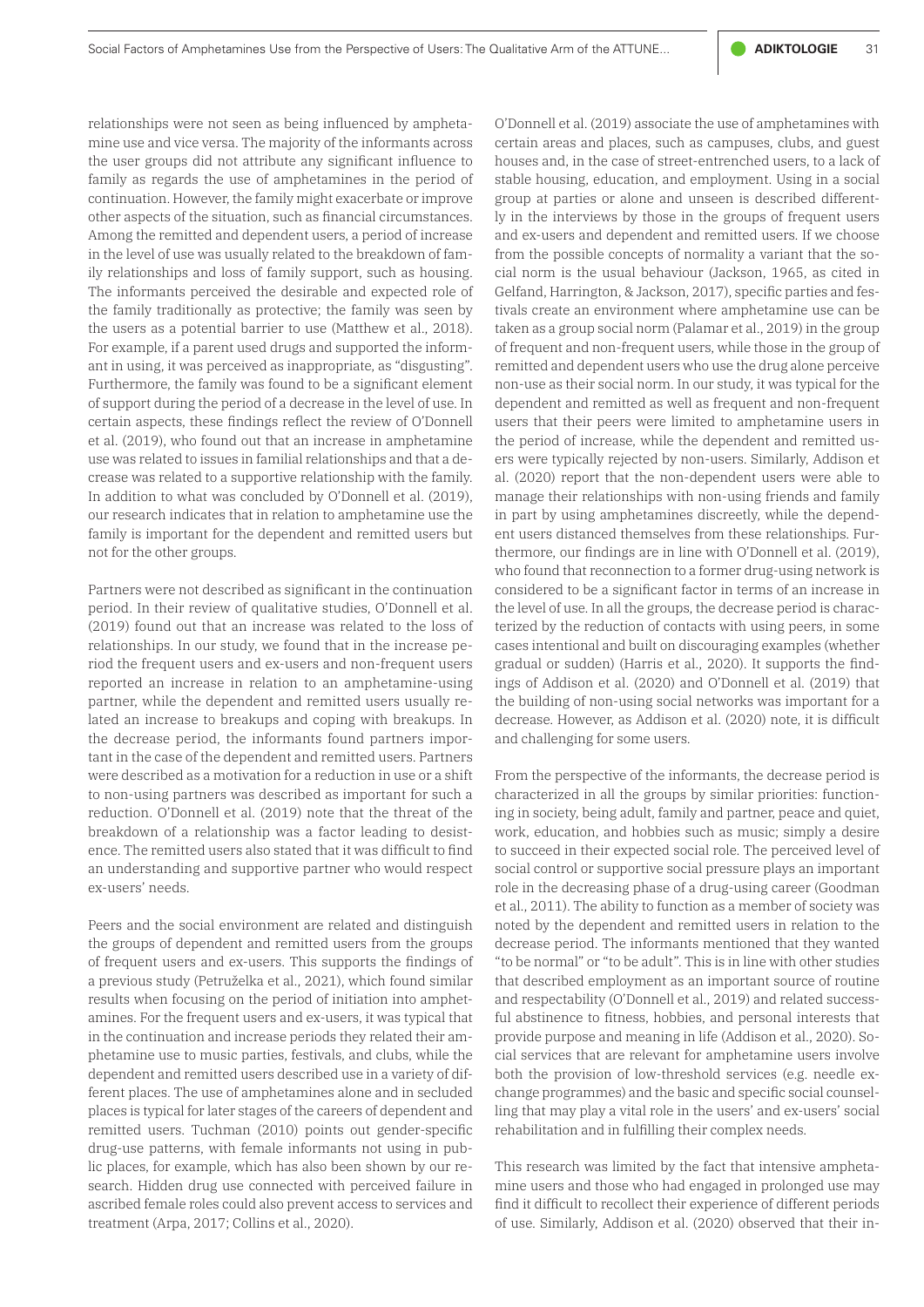formants had difficulty in distinguishing periods of continuation and increase. In general, biographic interviews tend to be affected by situational bias and reflect the perspective of the speaker at the time and in the situation of the interview (Vaněk & Mucke, 2015). We do not possess any other "objective" information, e.g. about drug use among the informants' parents. The interviews should take this into consideration. Another limitation of the exploratory character of our research is the fact that no direct comparison with users from other regions of the Czech Republic is possible.

# **• <sup>5</sup> CONCLUSION**

The article identified differences between the user groups that were interviewed, similarly to the previous analysis of the data from the ATTUNE project. The frequent and non-frequent users related their use to parties and music festivals, while in the case of the dependent and remitted users the situation was more complicated. Relationships with partners, peers, and

family were described by the dependent and remitted informants as a risk factor for an increase in amphetamine use, as well as a supportive factor for reducing their use. This points to the fact that interventions should be provided in all of these areas, with consideration being given to the specific situation of the informants. Among the remitted and dependent users, a period of increase was usually related to the breakdown of family relationships and the loss of family support, for example housing. Similarly, as with the initiation period, it is important to provide social services. A period of decrease tends to be related to troubles with the establishing of new relationships with non-using partners and friends because their networks consisted exclusively of them. Thus, it is important, and difficult, for them to find new relationships. Furthermore, it was important for them to become part of society again and find employment, which provides not only occupation but also confidence. Thus, the interventions should be focused on the employment of individuals and also on the hobbies and interests which might provide the informants with an important sense of purpose and meaning in life.

**Declaration of interest:** No conflict of interest.

**Ethics approval and consent to participation:** The article adheres to the Farmington Consensus 2.1.

**Authors' contributions:** BP, MB, and JL carried out the field research. BP drafted the initial structure of the manuscript. MB provided the introductory part of the manuscript, and JL made a substantial contribution to the presentation of the results. BP, MB, and JL contributed to the interpretation of the results, discussion, and conclusions. All the authors have read and approved a few working versions and the final version of the manuscript.

# **REFERENCES**

Addison, M., Kaner, E., Spencer, L., McGovern, W., McGovern, R., Gilvarry, E., & O'Donnell, A. (2020). Exploring pathways into and out of amphetamine type stimulant use at critical turning points: A qualitative interview study. *Health Sociology Review,* 1–16. https://doi.org/10.1080/14461242.2020.1811747

Arpa, S. (2017). *Women who use drugs: Issues, needs, responses, challenges and implications for policy and practice.* European Monitoring Centre for Drugs and Drug Addiction.

Baciu, A. (2019). Aspects regarding the influence of the family and the social peer group on drug use in a lot of pupils and students from Bucharest. *Anthropological Researches and Studies, 9* (1), 153–160. https://doi.org/10.1080/10.26758/9.1.15

Collins, A. B., Boyd, J., Czechaczek, S., Hayashi, K., & McNeil, R. (2020). (Re)shaping the self: An ethnographic study of the embodied and spatial practices of women who use drugs. *Health and Place, 63,* 102327. https://doi.org/10.1016/j.healthplace.2020.102327

Dangerfield II, D. T., Heidari, O., Cooper, J., Allen, S., & Lucas, G. M. (2020). Motivations for opioid and stimulant use among drug using black sexual minority men: A life course perspective. *Drug and Alcohol Dependence, 215.* https://doi.org/10.1016/j.drugalcdep.2020.108224

Ferguson, P., Lennox, T., & Lettieri, J. D. (1975). *Drugs and family/peer influence. Family and peer influences on adolescent drug use. National Institute on Drug Abuse Research Issues 4.* National Institute on Drug Abuse.

Gelfand, M. J., Harrington, J. R., & Jackson, J. C. (2017). The strength of social norms across human groups. *Perspectives on Psychological Science, 12* (5), 800–809. https://doi.org/10.1177/1745691617708631

Gibson, D. R., Leamon, M. H., & Flynn, N. (2002). Epidemiology and public health consequences of methamphetamine use in California's Central Valley, *Journal of Psychoactive Drugs, 34* (3), 313–319. https://doi.org/10.1080/02791072.2002.10399969

Harris, J., Shorter, G. W., Davidson, G., & Best, P. (2020). Risk perception, changing social context, and norms prevent transition to regular injection among people who smoke heroin. *Drug and Alcohol Dependence, 208,* 107878. https://doi.org/10.1016/j.drugalcdep.2020.107878

Krajský úřad Ústeckého kraje (2011). *Problémová analýza Ústeckého kraje.* [Problem analysis of the Ústecký region]. Krajský úřad Ústeckého kraje. Available online. [https://www.kr-ustecky.cz/assets/File.ashx?id\\_](https://www.kr-ustecky.cz/assets/File.ashx?id_org=450018&id_dokumenty=1666198) [org=450018&id\\_dokumenty=1666198](https://www.kr-ustecky.cz/assets/File.ashx?id_org=450018&id_dokumenty=1666198) [In Czech]

Kubů, P., Škařupová, K., & Csémy, L. (2006). *Tanec a drogy 2000 a 2003. Výsledky dotazníkové studie s příznivci elektronické taneční hudby v České republice* [Dance scene and drugs 2000 and 2003. Results of a survey among fans of electronic dance music in the Czech Republic]. Office of the Government of the Czech Republic.

Lewis, J. A., Dana, R. Q., & Blevins, G. A. (2010). *Substance abuse counseling.*  Cengage Learning.